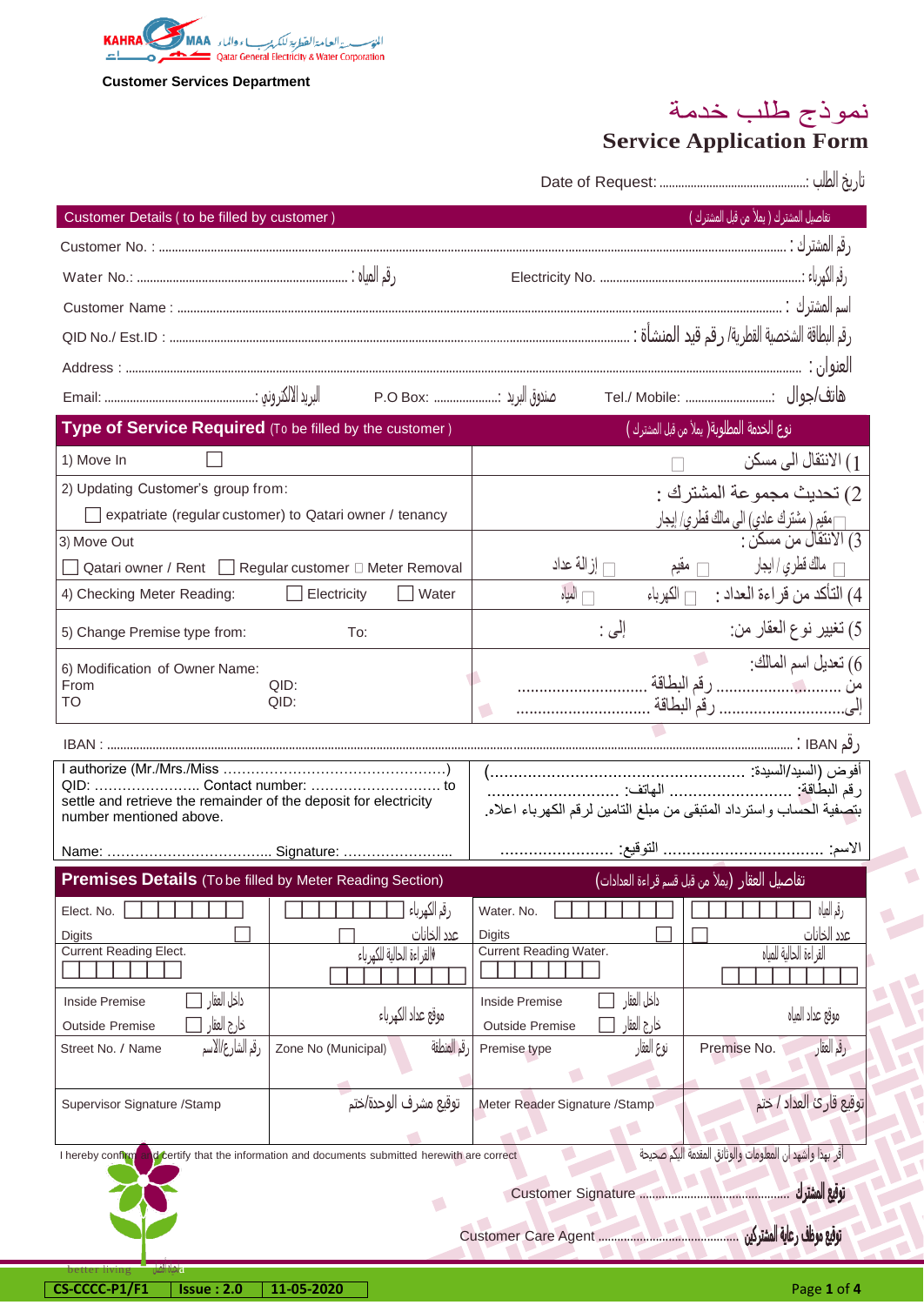

#### **Terms and Conditions of the Service Provision:**

**First:** Both the owner and the tenant must notify the Customer service department with the name of the owner, tenant and the date of commencement of the rental relationship attested by the Ministry of Municipality and Environment, within sixty days at the most from the date of the tenant occupying the leased property, and they must notify the aforementioned administration before vacating the leased property. In the case of failing to do so, the new owner will be obliged to pay all arrears.

**Second:** The property buyer must ensure that the property does not have arrears payable to KAHRAMAA and he/she must make a written request to the Customer Service Department to change the name of the owner

In the case of failing to do so, the new owner will be obliged to pay all arrears from the date of his purchase of the property.

**Third:** The Tenant (commercial -residential) need to submit a request to bring the meter reading to the Customer Service Department started from the date of commencement of the lease.

other- wise the tenant will pay all arrears from the date of his leasing the property

**Fourth:** every Qatari citizen intends to lease his own house, has to apply for Customer Services Department to record the reading and to check the meter before rental, other- wise he will pay all arrears and unpaid fines as well.

**Fifth:** for the Qatari citizens to avail from their advantages, they have to be the users of their premises. In case it is proven that houses are not used by owners and for un- authorized cases, the owner will bear all charges and the fines prescribed in such cases.

**Sixth:** Without the permission of Customer Services

Department, the customer must not, after the completion of electricity and water services apply the following:

- Perform any additional addition work on the electrical loads connected to the building or facility

Additional loads to the building or institution

- Modifications to the purpose of the building

- institution, or unduly using the utilities related to electricity and water network or installations, for purposes other than those designated for it.

#### *In such cases the legal actions will be taken.*

**Seventh:** the customer must not connect electricity or water to his/her or others building or institution from the network weather by an authorized electricity and water meters or not otherwise, the legal actions will be taken including the criminal ones.

**Eighth:** abiding by law No. 11/1979 for the protection of electricity and water institutions and Law No. 26 / 2008 for the conservation of electricity and water consumption.

## **Electricity or water suspension and meter removal, in the following cases:**

- 1. Nonpayment of consumption due charges during the legal deadline.
- 2. Not Allowing KAHRAMAA's personnel to read electricity and water meters
- 3. Tampering with the meters or unsealed them.

## **أحكام وشر وط تنفيذ الخدمة:**

**أولا:** يجب على كل من المالك والمستأجر إخطار إدارة خدمات المشتركين باسم المؤجر والمستأجر وتاريخ بدء العالقة اإليجارية الموثقة من وزارة البلدية والبيئة وذلك خلال ستين يوماً على الأكثر من تاريخ شغل المستأجر للعين المؤجرة، كما يجب عليهما إخطار اإلدارة المشار اليها قبل إخالء العين المؤجرة، ويكون مالك العين مسئوالً عن سداد ما استهلكه المستأجر من التيار الكهربائي والماء إذا امتنع عن القيام باإلخطار في الميعاد أو أهمل في ذلك.

**ثانياا:** على مشتري العقار التأكد من أن العقار ليس عليه متأخرات مستحقة الدفع لكهرماء، وعليه أن يتقدم بطلب كتابي إلى إدارة خدمات المشتركين لتغيير اسم المالك، وفي حالة عدم قيامه بذلك سوف يكون مسؤوالً عن دفع المتأخرات المستحقة من تاريخ شرائه العقار.

**ثالثاا:** على مستأجر العقار )محل – سكن( أن يتقدم بطلب إلى إدارة خدمات المشتركين لجلب قراءة العداد في تاريخ بدء اإليجار، وإال سوف يكون مسؤوالً عن دفع المتأخرات المستحقة على العداد من تاريخ التأجير.

**رابعاا:** على كل مواطن قطري يرغب في تأجير سكنه الخاص، أن يتقدم بطلب إلى إدارة خدمات المشتركين لتسجيل قراءة العداد في تاريخ اإليجار، وإال سوف يكون مسؤوالً عن دفع كافة المستحقات المقررة على العداد من تاريخ التأجير.

**خامساا:** يشترط الستفادة المواطن القطري من المزايا المقررة له، أن يكون هو المستخدم للعقار، فإذا ثبت أن العقار مستخدم من غير مالكه وفي غير األحوال المصرح بها، فإن مالك العقار سوف يتحمل كافة الرسوم المستحقة على العقار، فضالً عن الغرامة المقررة في مثل تلك الحاالت.

**سادساا:** يحظر على المشترك، بعد انتهاء أعمال توصيل التيار الكهربائي أو الماء، دون موافقة إدارة خدمات المشتركين ما يلي:

- القيام بأي عمل من أعمال الإضافة الزائدة على الأحمال الكهربائية الموصلة للمبنى أو المنشأة
	- إجراء أي تعديالت على أجهزة توصيل الخدمة.
		- تغيير الغرض من استخدام المبنى أو المنشأة.
- استخدام المباني المخصصة للمحطة الكهربائية وغيرها من المنشآت ذات الصلة بشبكة الكهرباء أو الماء أو التمديدات الكهربائية أو المائية، في غير الغرض المخصصة له.

## **وفي حالة مخالفة أي من المحظورات المذكورة سوف تُتخذ اإلجراءات المقررة قانوناا.**

**سابعاا:** يحظر على المشترك القيام بتوصيل الكهرباء أو الماء من الشبكة العامة أو فروعها، لمبناه أو منشأته أو لمبنى أو منشأة غيره، من غير مصدر الكهرباء أو الماء المرخص به، وفي حالة مخالفة ذلك الحظر سوف تتخذ اإلجراءات المقررة قانونيا. ً

> **ثامناا:**يتعين على المشترك االلتزام بأحكام القانون رقم 11 لسنة 1979 بشأن حماية المنشآت الكهربائية والمائية العامة، والقانون رقم 26 لسنة 2008 بشأن ترشيد استهالك الكهرباء والماء.

## **حال ت قطع التيار الكهربائي أو المياه ورفع العدادات، وذلك في حالة قيام المشترك بأحد األفعال اآلتية:**

- .1 إذا لم يدفع المشترك رسوم االستهالك المستحقة عليه، خالل المدة المقر ر ة قانو نياً.
- .2 عدم تمكين موظفي اإلدارة من قراءة عدادات التيار الكهربائي والمياه الخاصة باستهالكه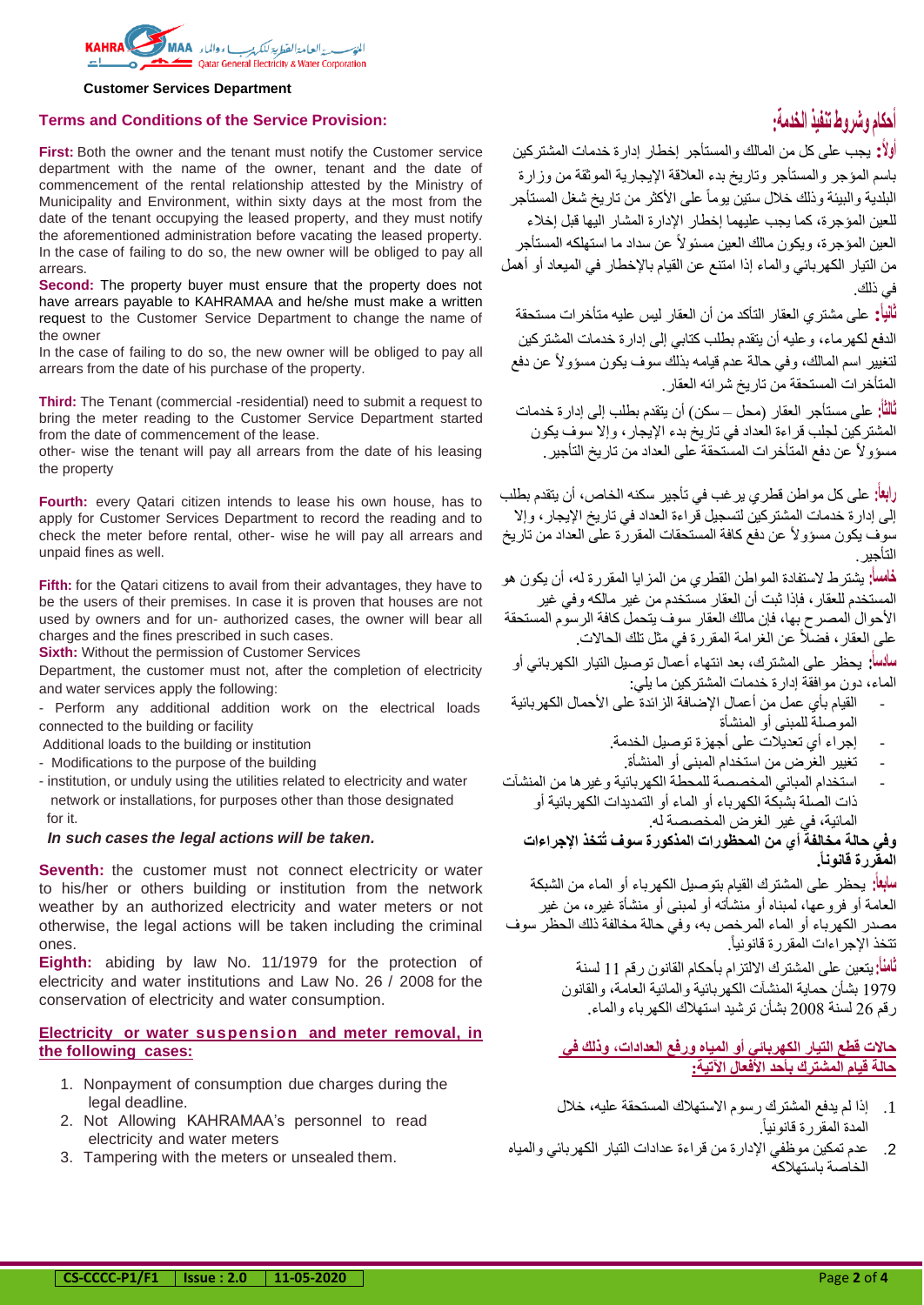

- 4. Connecting the power lines or water pipes to others without the KAHRAMAA permission
- 5. Customers denial to evacuate the stateowned housing or that allocated for government housing of expropriated for the public benefit within the legally prescribed time.
- 6. Cases for service disconnection determinate in accordance with the law No. 4/2018 for electricity and water connection and charges for electricity and water connection.

*In case of failure of the electricity or the water meters, or un-authorized connection, the Customer Service Department has the right to estimate the amount of consumption based on the rate of consumption during the previous months.*

### **Deposit Requirement as per Premise Type**

| <b>Premise Type</b> | <b>Electricity</b>  | Water               |  |
|---------------------|---------------------|---------------------|--|
|                     | <b>Service (QR)</b> | <b>Service (QR)</b> |  |
| Residential         | 1200                | 800                 |  |
| Commercial          | 500                 | 400                 |  |
| <b>Beach House</b>  | 500                 | 400                 |  |
| Farm                | 500                 | 400                 |  |
| Racing Club - Camel | 500                 | 400                 |  |
| <b>Barr House</b>   | 1200                |                     |  |

| <b>Required Documents</b>                                              | Service No.   |
|------------------------------------------------------------------------|---------------|
| Original / Copy of ID card                                             | 1 to $8$      |
| Copy of Marriage certificate                                           | 2             |
| Copy of tenancy contract (Attested<br>from Municipality)               | 1,2,3         |
| Copy of property certificate                                           | 4,8           |
| Deposit receipt                                                        | 4             |
| Copy of Husband's Death certificate                                    | 2 just Ladies |
| Copy of divorce certificate                                            | 2 just Ladies |
| Copy of Est. ID / Power attorney<br>(Companies)                        | 1, $3$ to $6$ |
| Policy plan                                                            | 6             |
| Copy of valid proof demonstrating not<br>married (for Old Ladies only) | 2             |

- 3. التلاعب بالعدادات أو فض الأختام الموجودة عليها.
- 4. وصل خطوط التيار الكهربائي أو انابيب المياه للغير دون موافقة المؤسسة.
- .5 االمتناع عن إخالء العقار المملوك للدولة أو المخصص لإلسكان . الحكومي أو المنزوع ملكيته للمنفعة العامة خالل الموعد المقرر قانوناً
- .6 حاالت القطع المقررة وفقاً ألحكام القانون رقم )4( لسنة 2018 بتنظيم توصيل التيار الكهربائي والماء.

**في حالة تعطل عدادات الستهالك أو توصيل التيار الكهربائي أو المياه إلى الغير دون إذن، يكون لإلدارة الحق في أن تقدر كمية الستهالك على ان تستهدي بمعدل الستهالك خالل األشهر السابقة**.

## **قيمة التأمين حسب نوع العقار**

| خدمة المياه ( ر.ق) | خدمة الكهرباء (ر.ق) | نوع العقار        |
|--------------------|---------------------|-------------------|
| 800                | 1200                | سکنی              |
| 400                | 500                 | تجارى             |
| 400                | 500                 | شاليه             |
| 400                | 500                 | مزرعة             |
| 400                | 500                 | نادي سباقات الهجن |
| -                  | 1200                | بيوت البر         |

| رقم الخدمة    | المستندات المطلوبة                                 |
|---------------|----------------------------------------------------|
| من 1 الی 8    | البطاقة الشخصية وصورة منها                         |
| 3             | صورة عقد الزواج                                    |
| 1.2.3         | صورة عقد الإيجار (موثق من البلدية)                 |
| 4,8           | صورة من سند الملكية                                |
| Δ             | إيصال التأمين                                      |
| 2 للسيدات     | صورة من شهادة وفاة الزوج                           |
| 2 للسيدات     | صورة من وثيقة الطلاق                               |
| 1، من 3 الى 6 | صورة من قيد المنشأة وكتاب تفويض (للشركات)          |
| 6             | مخطط الأرض                                         |
| 2             | شهادة إثبات حالة (للسيدات كبار السن غير المتزوجات) |

التعرفة خاضعة للتغيير وفقاً

فة خاضعة للتغيير وفقاً للأحكام والشروط لمستخدمة للتغيير وفقاً للأحكام والشروط لمستخدمة للتغيير وفقاً للأحكام والشروط<br>أقر بينا واشهد أن العطومات والوثائق العقدمة اليكم صحيحة المستخدمة المستخدمة المستخدمة المستخدمة المستخدم I hereby confirm and certify that the information and documents submitted herewith are correct

توقيع المشترك ............................................................................................. Signature Customer